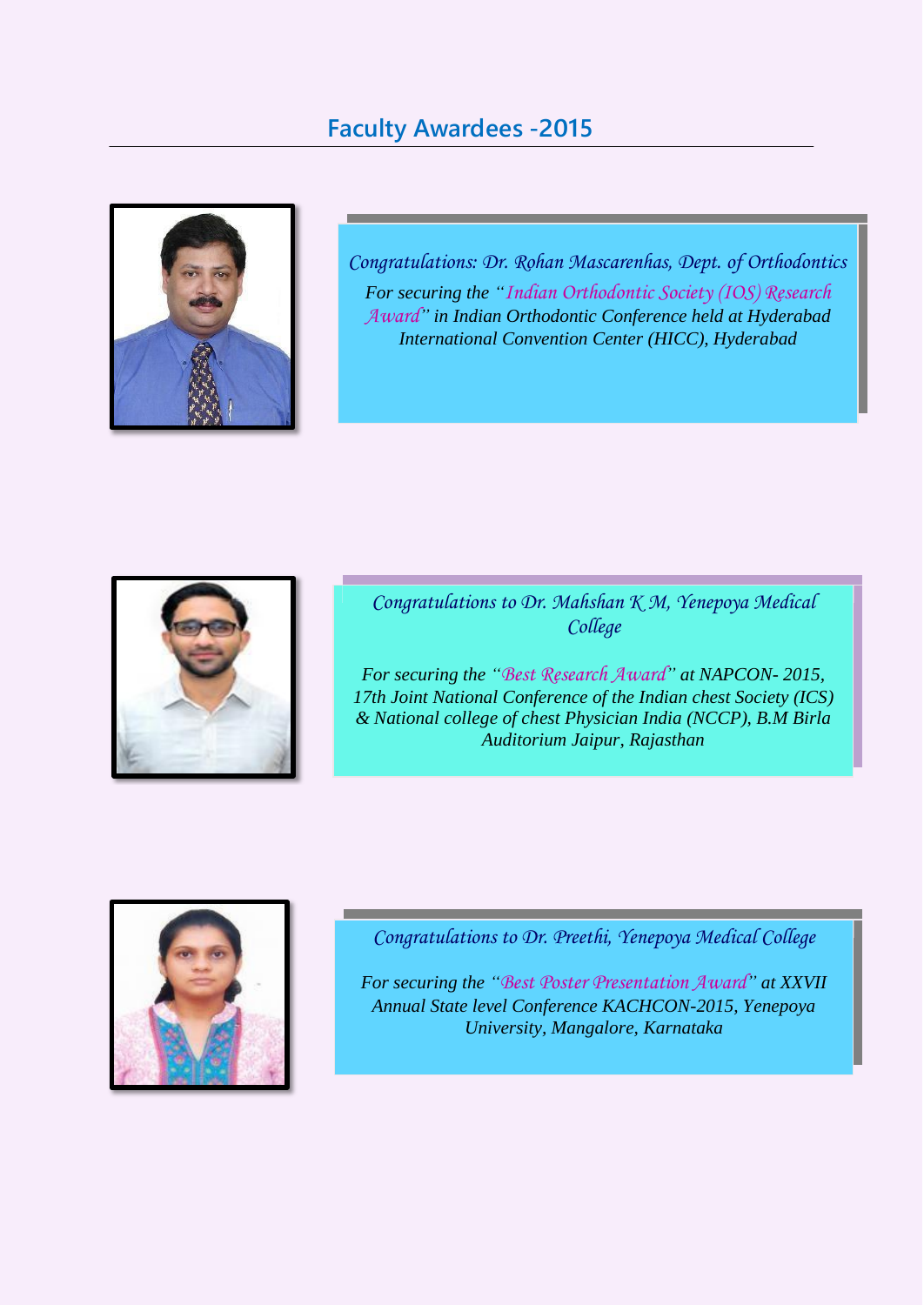

*Congratulations to Dr. Pracheth R., Dept. of Community Medicine*

*For securing the "Best Oral Presentation Award" at XXVII Annual State level Conference KACHCON-2015, Yenepoya University, Mangalore, Karnataka*



*Congratulations to Dr. Shyama Prasad Rao, Yenepoya Research Center*

*For securing the "Best Poster Award" at SciGenome Research Foundation, Centre for Cellular and Molecular Biology, Institute of Bioinformatics, Hyderabad International Convention Centre, Hyderabad*



*Congratulations to Dr. Preethi, Yenepoya Medical College*

*For securing the "Best Oral Presentation Award" at XXVII Annual State level Conference KACHCON-2015, Yenepoya University, Mangalore, Karnataka*



*Congratulations to Mrs. Devina E Rodrigues, Yenepoya Nursing College*

*For securing the "First Place" in oral presentation at 12th National Conference of Society of Midwives India, Yenepoya University, Mangalore, Karnataka*